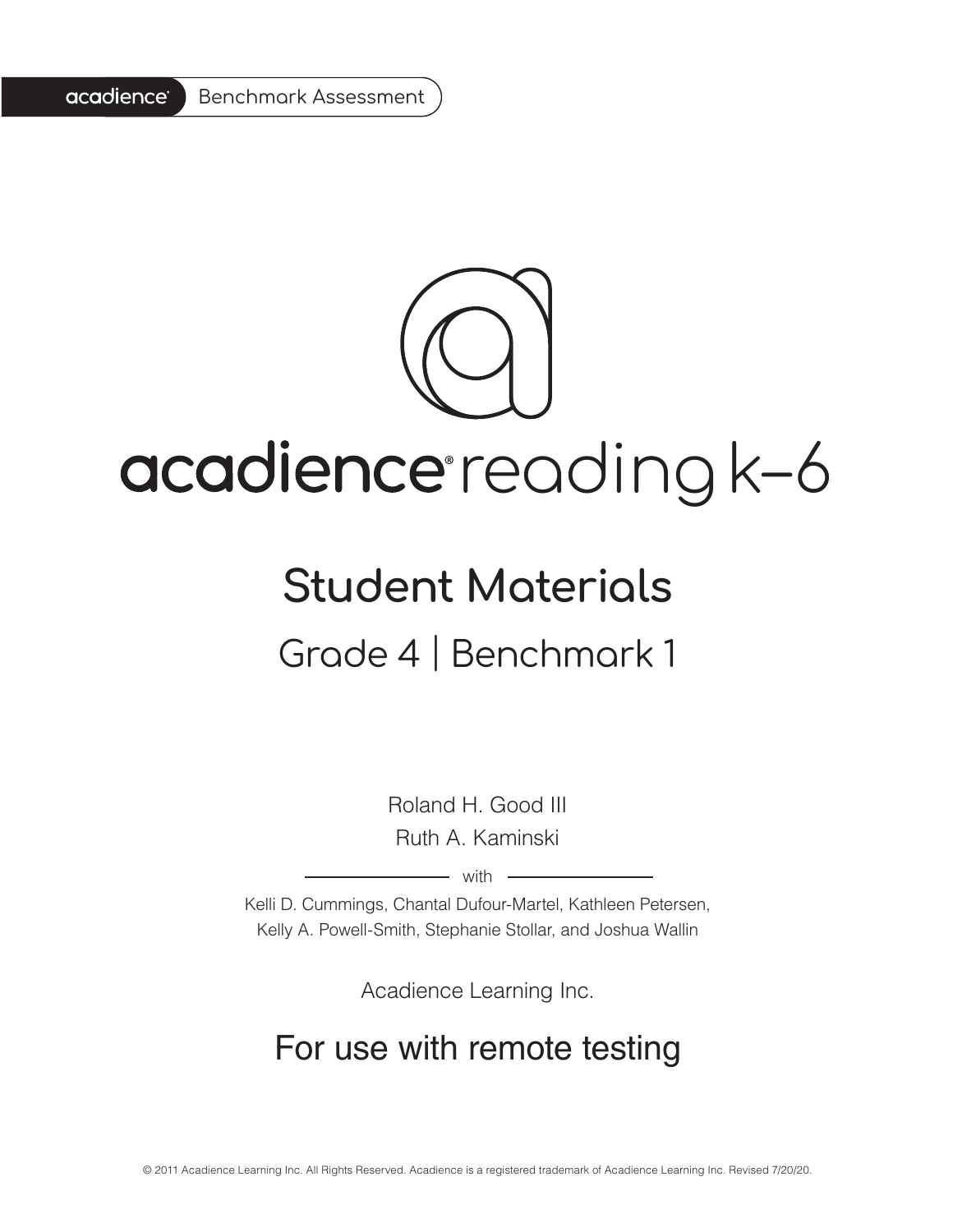#### **How to Make Dill Pickles**

Would you like to make a tasty treat that's fun to eat anytime? Try making your own dill pickles!

Start by gathering the ingredients and kitchen equipment. For storing the pickles, you will need a quart jar with a tightly fitting lid. For making the pickle juice, you will need a deep saucepan and a measuring cup that shows cups and ounces.

The main ingredients for this recipe are cucumbers and dill weed. Both of these are easy to grow if you are lucky enough to have a vegetable garden. If you don't have a garden, you can find them in the produce department at the grocery store. Two other produce items you will need are fresh garlic and a small onion about the size of a golf ball. You will also need salt and sugar to add flavor to the pickles. The liquids you will use to fill the jar are water and white vinegar. The purpose of the vinegar is to keep the cucumbers from spoiling. It will also add that delicious sour taste that makes pickles fun to eat.

To make your pickles, slice five cucumbers lengthwise and stand the slices in the quart jar. Next, create the juice that will flavor the pickles. Pour nine ounces of water and five ounces of vinegar into the saucepan. Peel the onion and one clove of garlic, and add them to the liquid. Then put in two heads of dill weed. Add one fourth teaspoon of sugar and one tablespoon of salt.

For the next step, ask an adult to help you. Heat the pickle juice over medium high heat until it reaches a boil. Then pour it over the cucumbers and put the lid on the jar. Let the pickles cool overnight before storing them in the refrigerator. Your pickles will be ready to eat in about ten days. Use them on burgers or sandwiches, or enjoy a pickle all by itself for a cold, crunchy treat!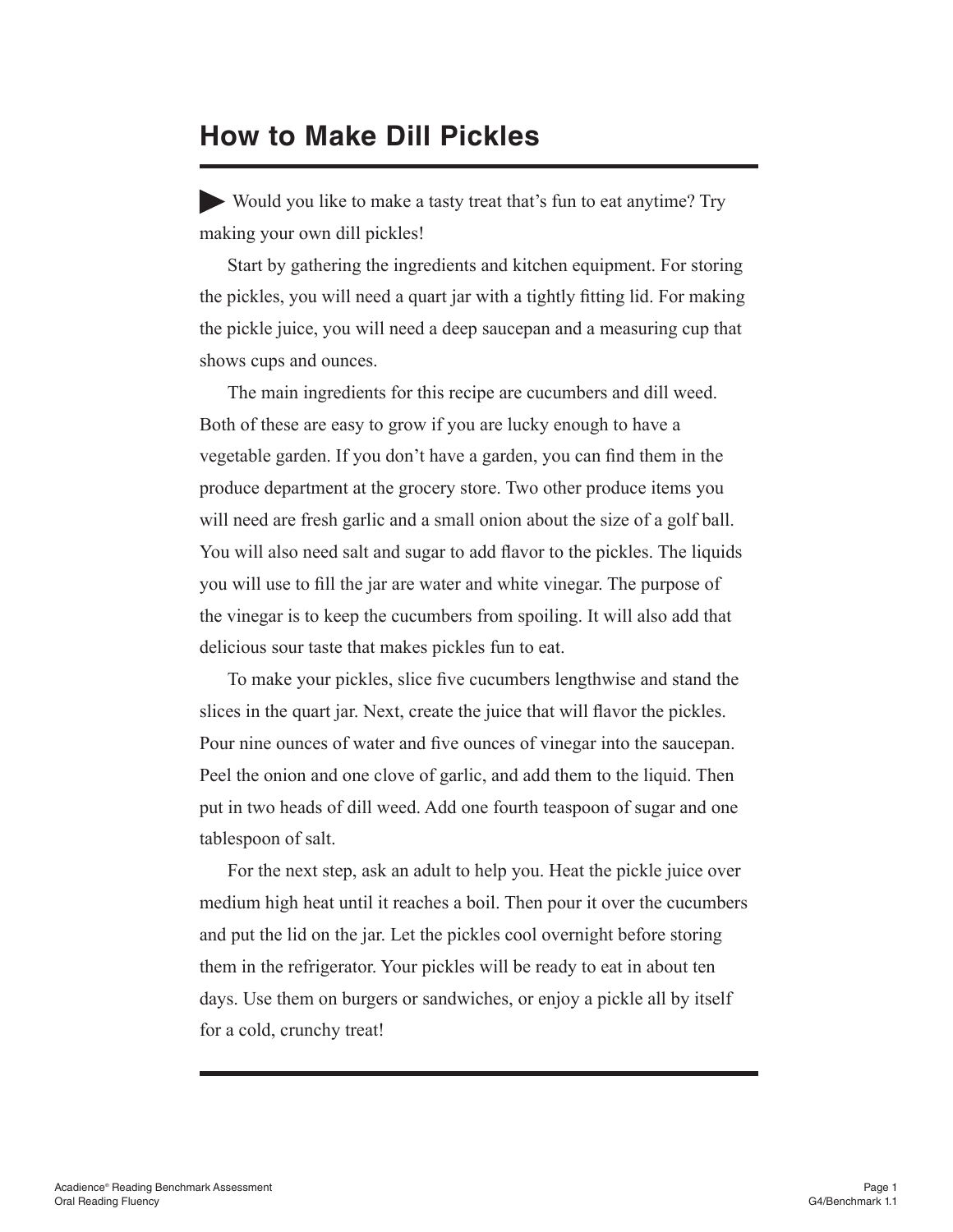#### **Water Skiing**

This morning I attended my first day of water skiing lessons. We began by putting on our skis on dry land. Kimberly, our instructor, demonstrated how to adjust the ski bindings, the attachments that hold the skis to your feet. She said that the bindings should be tight enough to hold the feet securely but loose enough to come off instantly in a fall. While still on dry land, I stood and gripped a rope while Kimberly gently tugged on it. This was to give me an idea of what it would feel like to be pulled by the boat. Kimberly also taught us to use hand signals. She explained that a thumbs up meant "faster" and thumbs down meant "slower." We also learned to shout "Hit it" when we were ready to ski.

After reviewing the basics, Kimberly thought that we were ready for our first attempt. We moved into the water and Kimberly instructed us to get into position by putting our knees to our chests. She described how the tips of the skis should be parallel to each other and should stick out of the water. When it was my turn, Kimberly reminded me to lean back and relax. I did my best, but I tumbled over and swallowed some water. I laughed as I got myself back into position. Kimberly said I had done fine for a first try. She suggested that I simply allow the boat to pull me out of the water. This advice helped a lot. On my next attempt I stood up on my skis. On my third attempt, I skied about twenty yards before I fell.

By the end of the afternoon, I could ski about a hundred yards without falling. Even though I stayed directly behind the boat where the water is the smoothest, I was thrilled by the excitement of learning to water ski. I'm eager for tomorrow's lesson, because I want to learn to jump over waves. With Kimberly's help, I'm sure I'll be able to do it.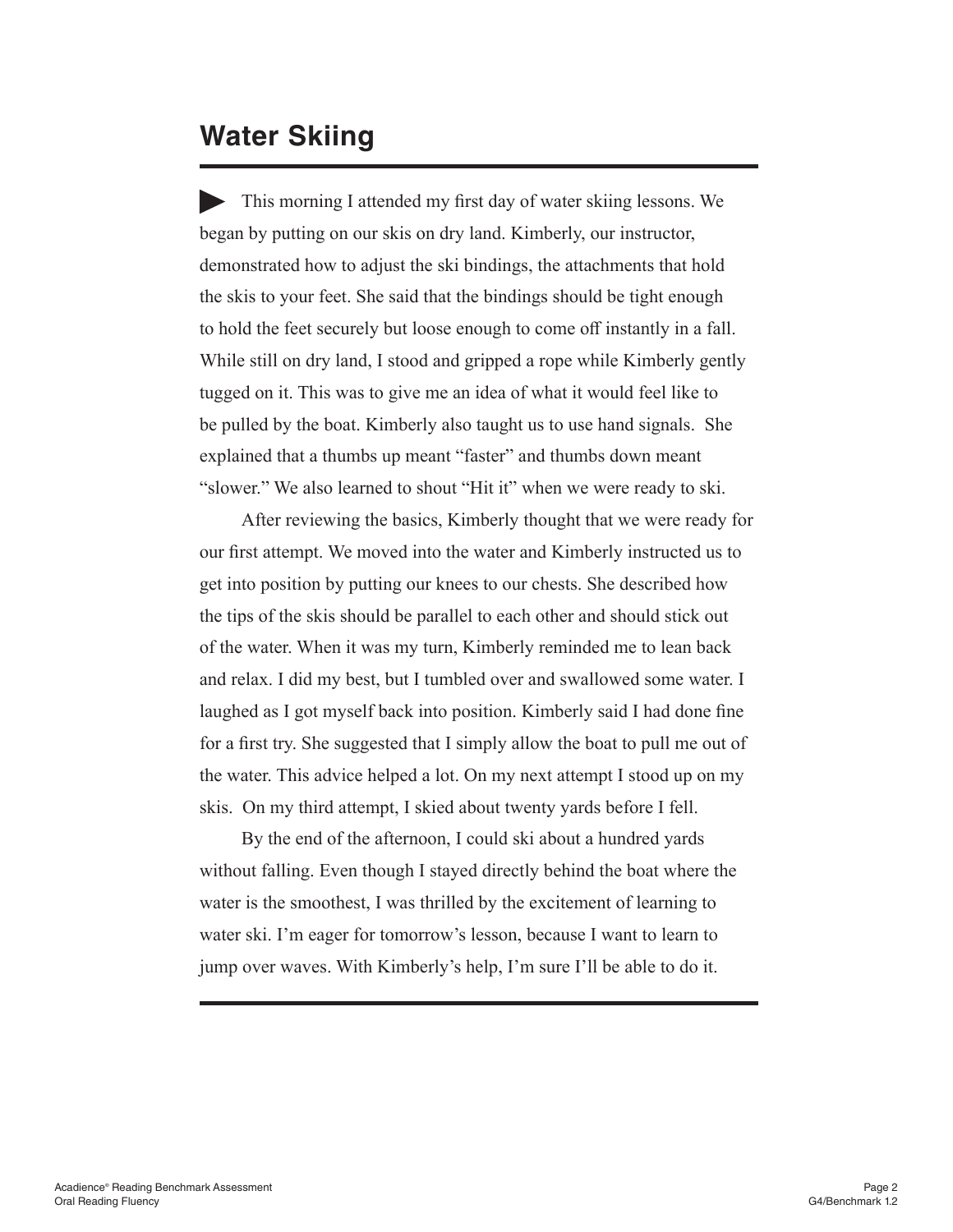#### **The Power of Magnets**

Long ago, a shepherd stepped onto a large black rock and found he couldn't move his feet or his walking staff. An invisible power held the nails in his shoes and the metal tip of his staff to the rock! He pulled his feet free and stepped away. Then he dug up the strange rock and showed it to his neighbors. The rock he had found was lodestone, a natural magnet.

The Greeks started telling this story four thousand years ago. That was when people first learned that lodestone attracted anything that had iron in it. Soon stories about the power of the rock spread. Some said that a thin piece of the stone floating on water would always point north. That story was true, but others were not. Some people claimed that the rock could heal the sick. Many said that ships lost at sea were wrecked by islands made of lodestone. They said that by pulling on nails and other metal parts, the islands led ships off course and made them crash on the rocks.

Many years later, people began to learn the facts about magnets. They found they could use electricity to create a magnetic effect. One early scientist even figured out that a compass points north because the Earth itself is a giant magnet.

Today we know much more about magnets, and we use them in many ways. In medical machines, magnets let doctors look at bones and organs inside the human body. They help make doorbells ring, and they help computers store information. They even help us learn about space. The Rover, a small vehicle that rolled over the surface of Mars, used magnets to collect dust for scientists to study. Now some inventors are working on ways to use magnets to make robots move. Others think magnetic fields can protect a spacecraft from the sun's rays. Thousands of years after the first magnet was found, we are still learning about the power of magnets.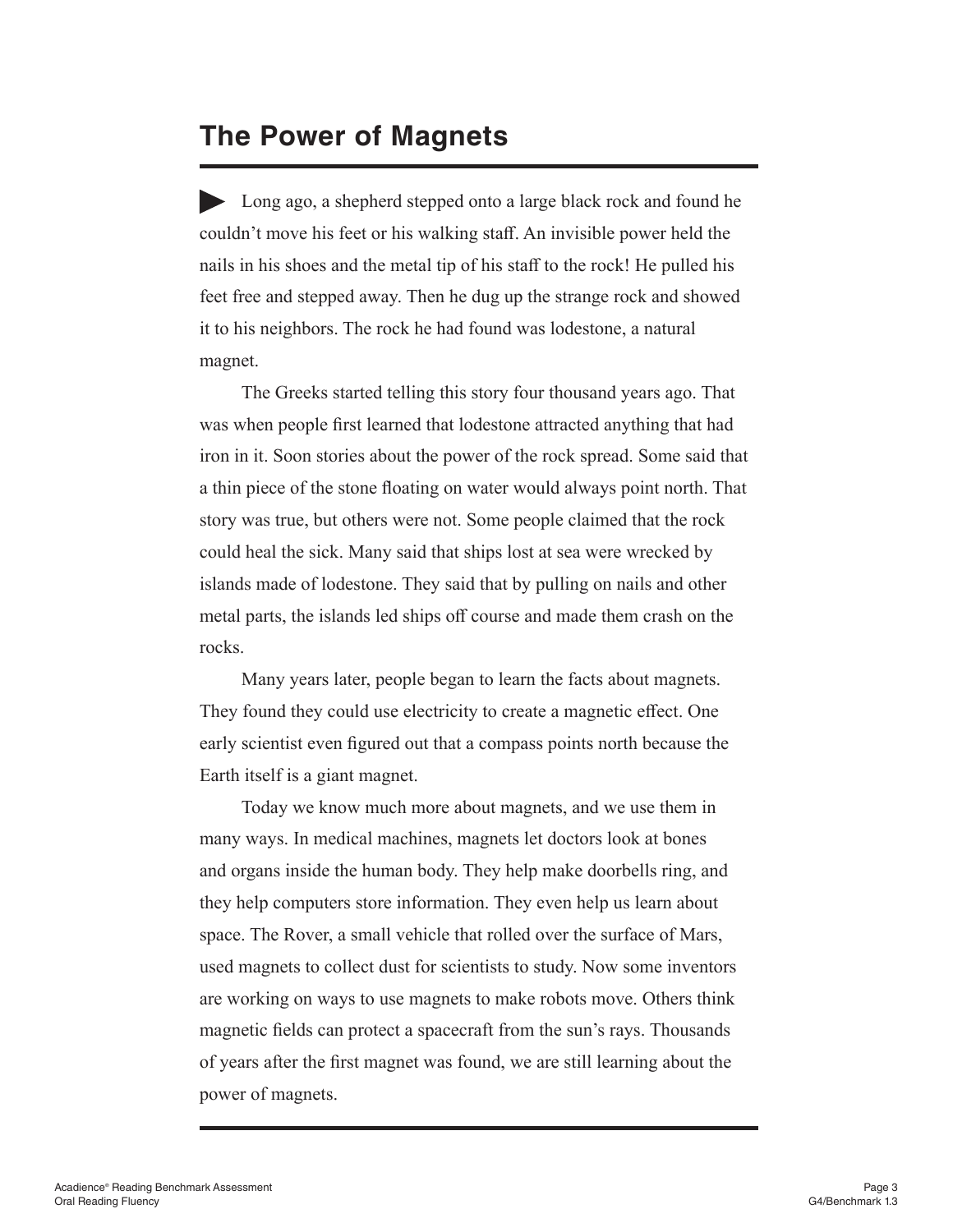#### acadience<sup>®</sup> Benchmark Assessment

# **1**

F

Name: \_\_\_\_\_\_\_\_\_\_\_\_\_\_\_\_\_\_\_\_\_\_\_\_\_\_\_\_\_\_\_\_\_\_\_\_\_\_\_\_\_\_\_\_\_\_\_\_\_\_\_\_\_\_\_\_\_\_\_\_\_\_\_\_\_\_\_\_\_\_\_\_\_\_\_\_\_\_\_\_\_\_\_\_\_\_\_\_\_\_\_\_\_\_\_\_\_\_\_\_\_\_\_

<u> 1989 - Johann Stoff, deutscher Stoffen und der Stoffen und der Stoffen und der Stoffen und der Stoffen und der</u>

#### Practice 1

|                                                                   | home |  |
|-------------------------------------------------------------------|------|--|
| After playing in the dirt, Sam went   summer   to wash her hands. |      |  |
|                                                                   | was  |  |
|                                                                   |      |  |

#### Practice 2

| On her way home, she   sleep | chair<br>saw | an ice cream truck. |
|------------------------------|--------------|---------------------|
|------------------------------|--------------|---------------------|



**AS:** \_\_\_\_\_\_\_\_\_\_\_\_\_\_\_\_\_\_\_\_\_\_\_\_\_\_

**G4/Benchmark 1**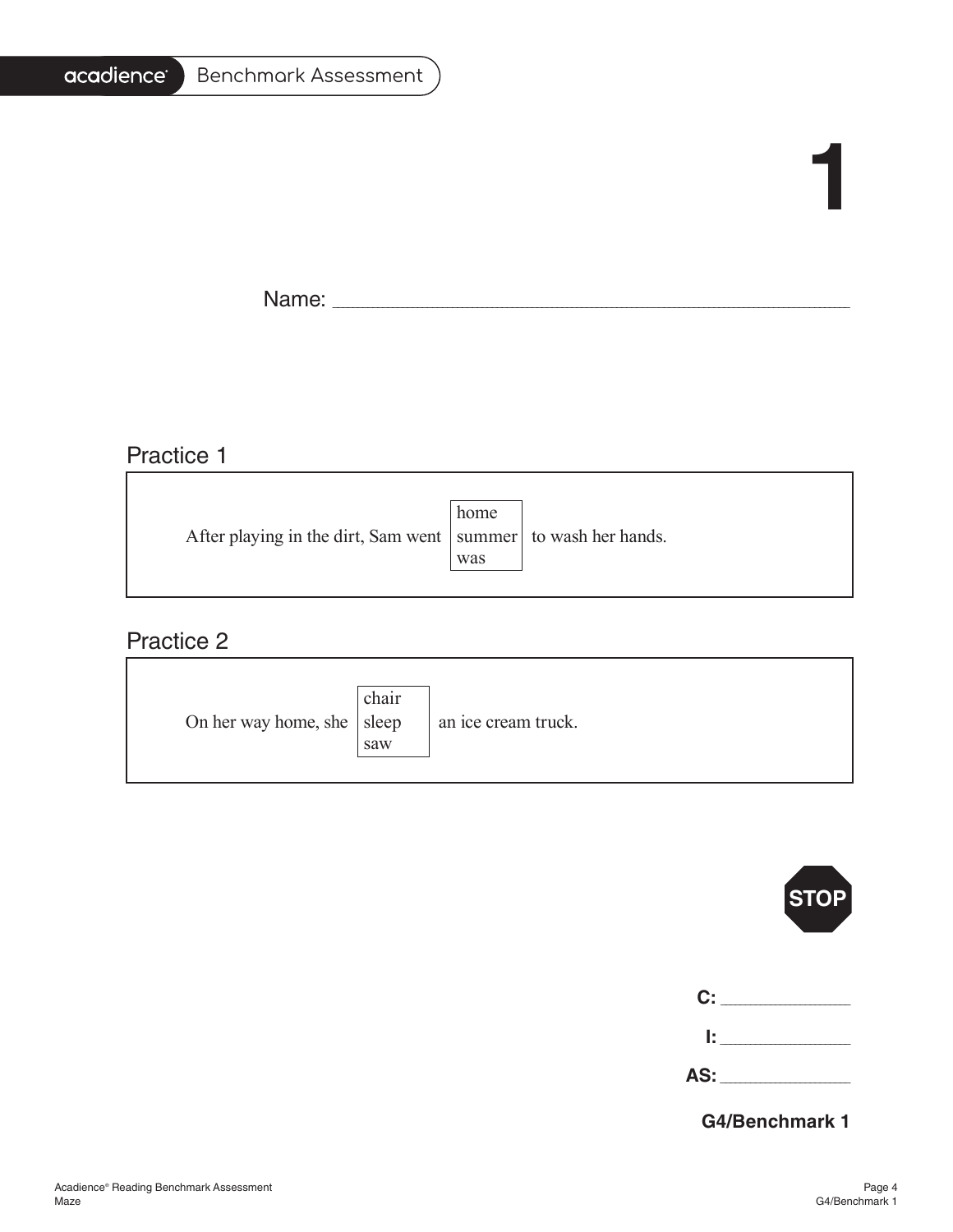#### The Lizard Store

Lisa flopped onto her bed and gazed at the walls of her room. Today she was finally going to

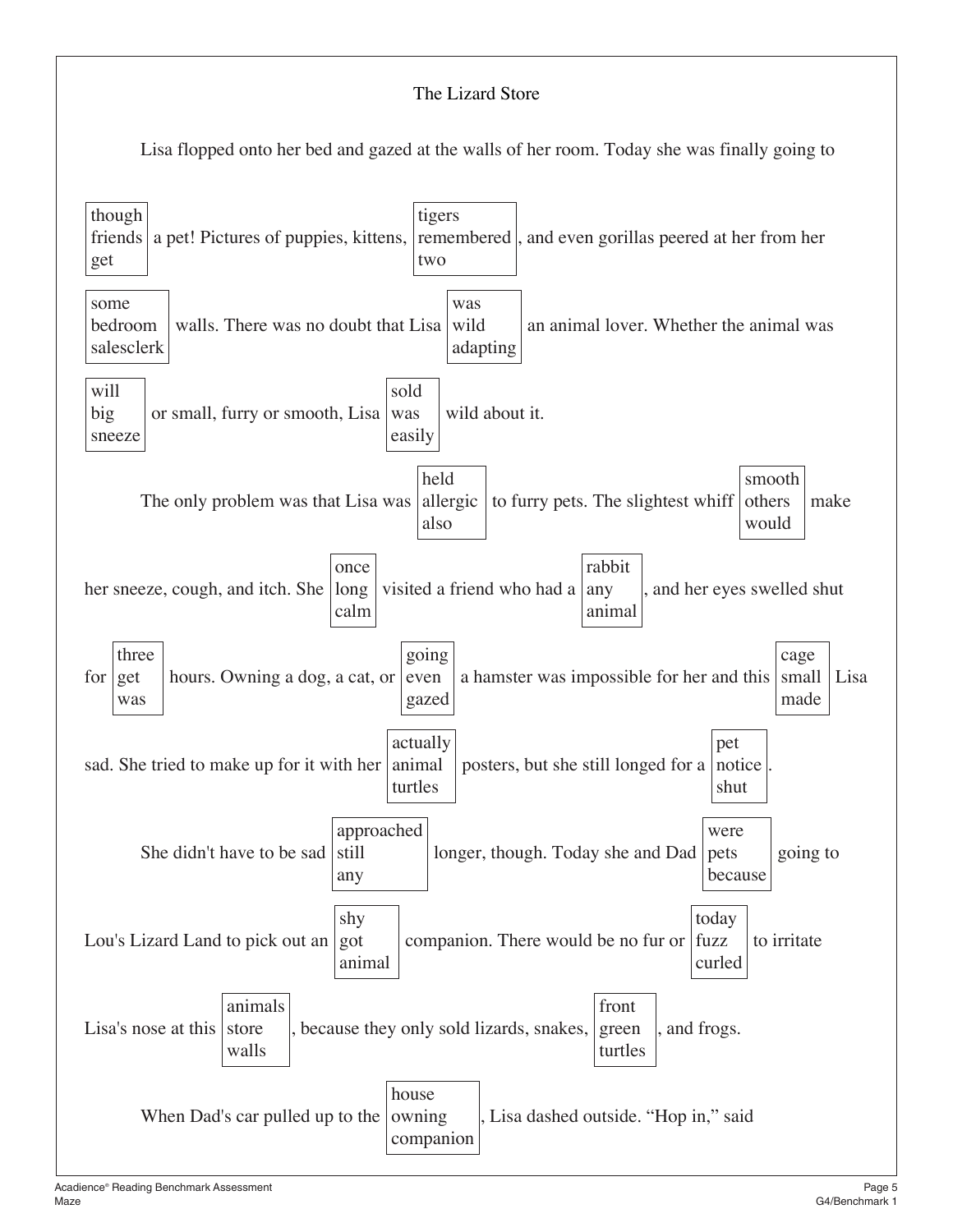